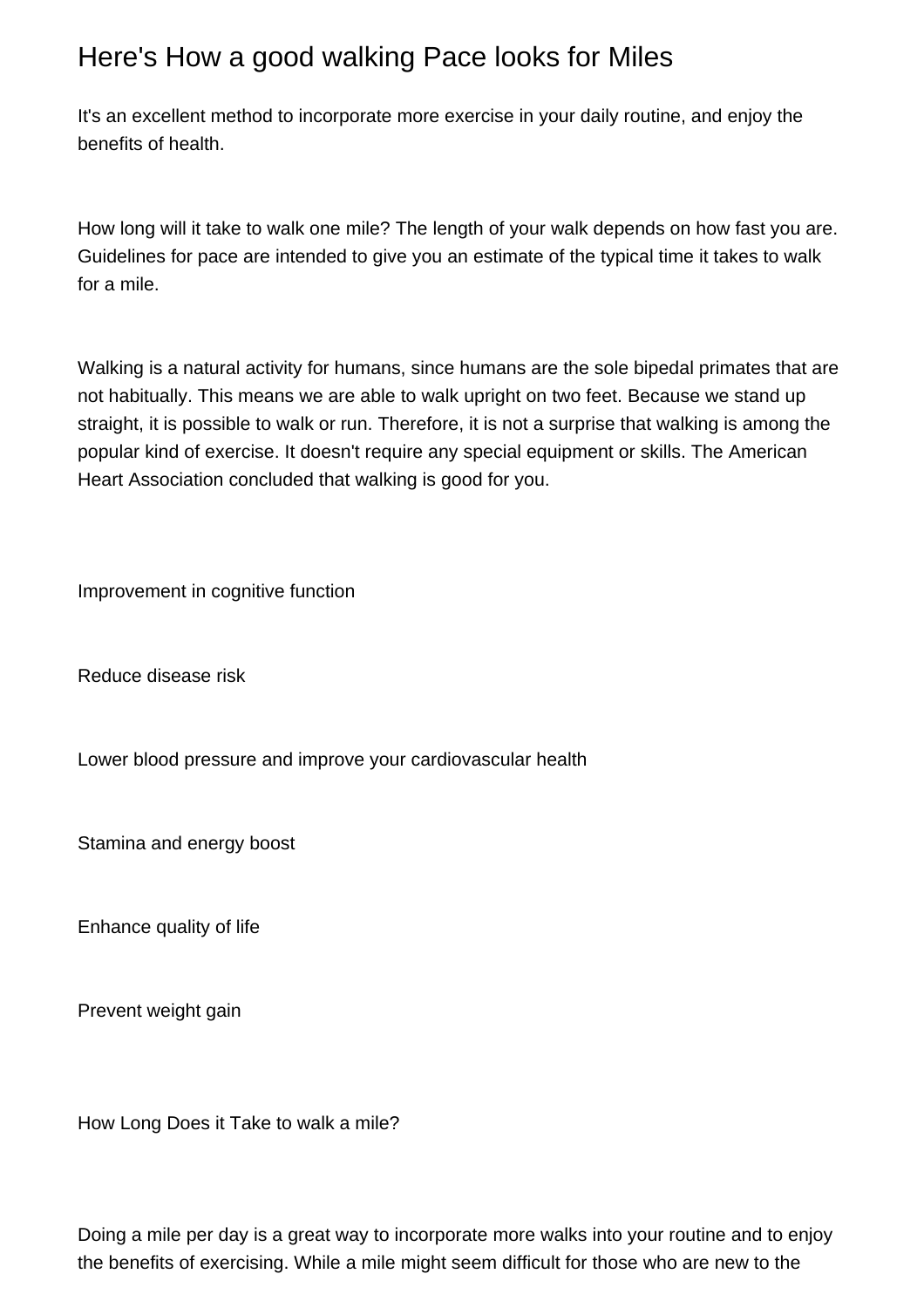sport but it's achievable for the majority of people.

Based on the data compiled over five decades in a recent study that shows the majority of people can walk a mile for 15 to 22 mins. According to the Centers for Disease Prevention and Control, the median speed of a walker ranges between 2.5 to 4 mph. Fitness, age, and incline all affect the speed you walk.

According to an 2015 study on walking groups, competitive walkers are able to walk an 11. minute mile. They are physically fit and are able to maintain a fast pace for a mile. How fast can you take a mile? Ideally it should take between 11 to 15 minutes.

Moving at a slower speed depending on your level of fitness is low, or you are older, the average distance walked could take less than 20 minutes. You can however increase your speed by a little practice.

How Much Should You Walk Per Day?

The CDC suggests that adults try to get 150 minutes of moderate-intensity physical activities per week, which is about 20 minutes per day. This could mean that you walk at least one mile each day, based on your speed.

How to increase the pace of your walk

As with any type of exercise, to get better you must build stamina. How do you build your stamina. You practice. You can enhance the performance of your body by working it.

It is important to monitor your progress to increase your walking pace. A mile may take you more than 22 minutes for beginners. It is normal for newbies to need to stop and beginagain, change their pace or slow down to get their breath. With time, your fitness level will improve and your one-mile time will decrease.

You can determine your walking pace using the pendulum. You'll be amazed by the speed at which you walk.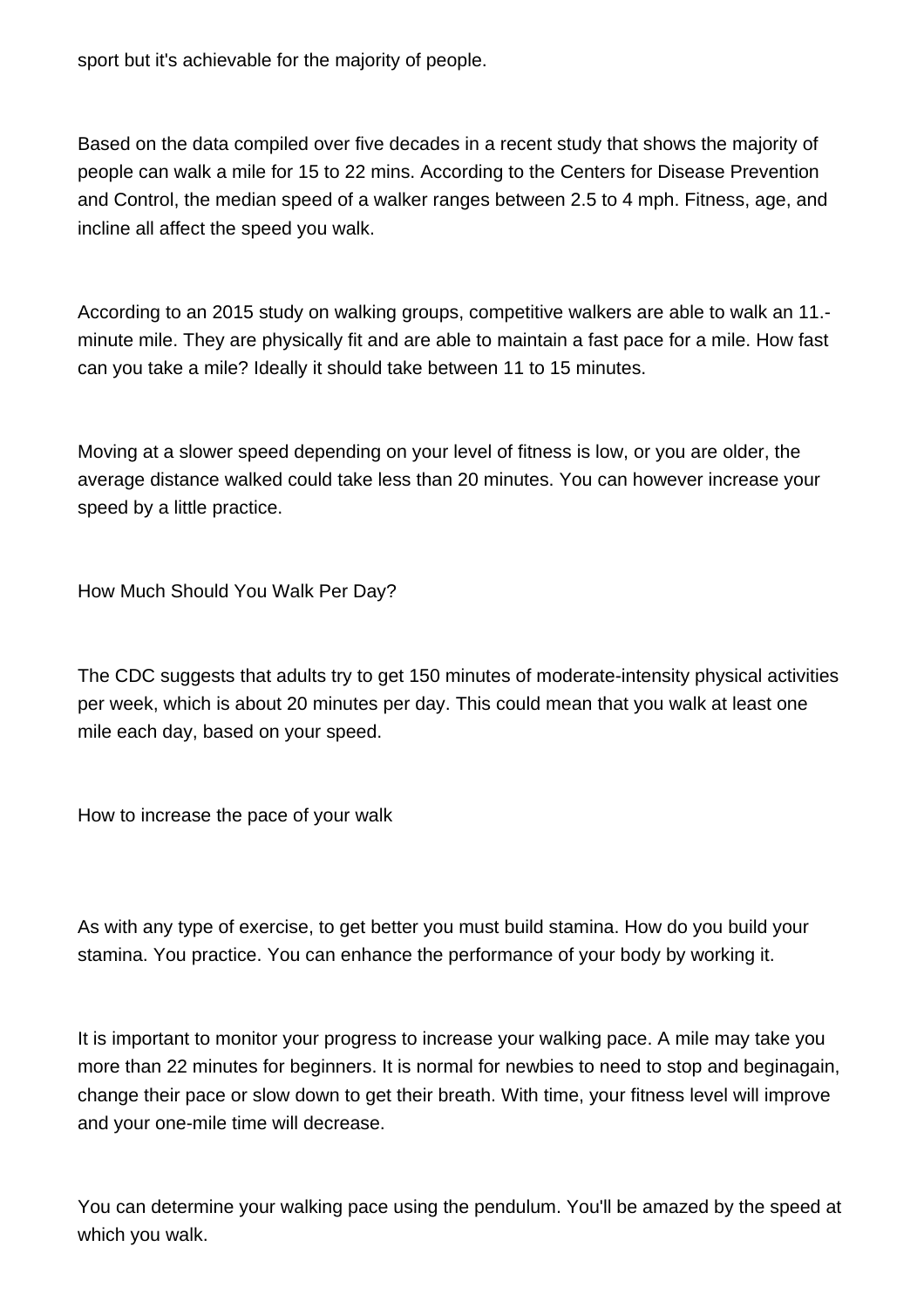Another method to keep track of the progress you're making is to monitor your perceived exertion as an indicator of your heart rate. The rate of your heart and breathing rate will increase when you have a higher heart rate. You may find it more difficult to keep the higher rate of heartbeat as you change your pace to get your breath back.

If you are able to improve your fitness level, you'll notice a boost in your cardiac output and aerobic capacity (your Vo2max). This means you won't get puffed so often and you'll be able to keep a faster pace for a longer period of time. This can result in a faster average speed of one mile.

When you take note of your emotions, you can observe how much effort you put into yourself. For instance, how easy can you hold a conversation throughout the workout. Or by monitoring the heart rate.



To keep your data reporting accurate, try to take the same path for each mile. An uneven or steeper route will require more. It is possible to keep track of your pace on the treadmill.

Your fitness level will increase and so will the speed of your walk. You could also consider wearing the right footwear, taking shorter strides and making use of your arms to speed up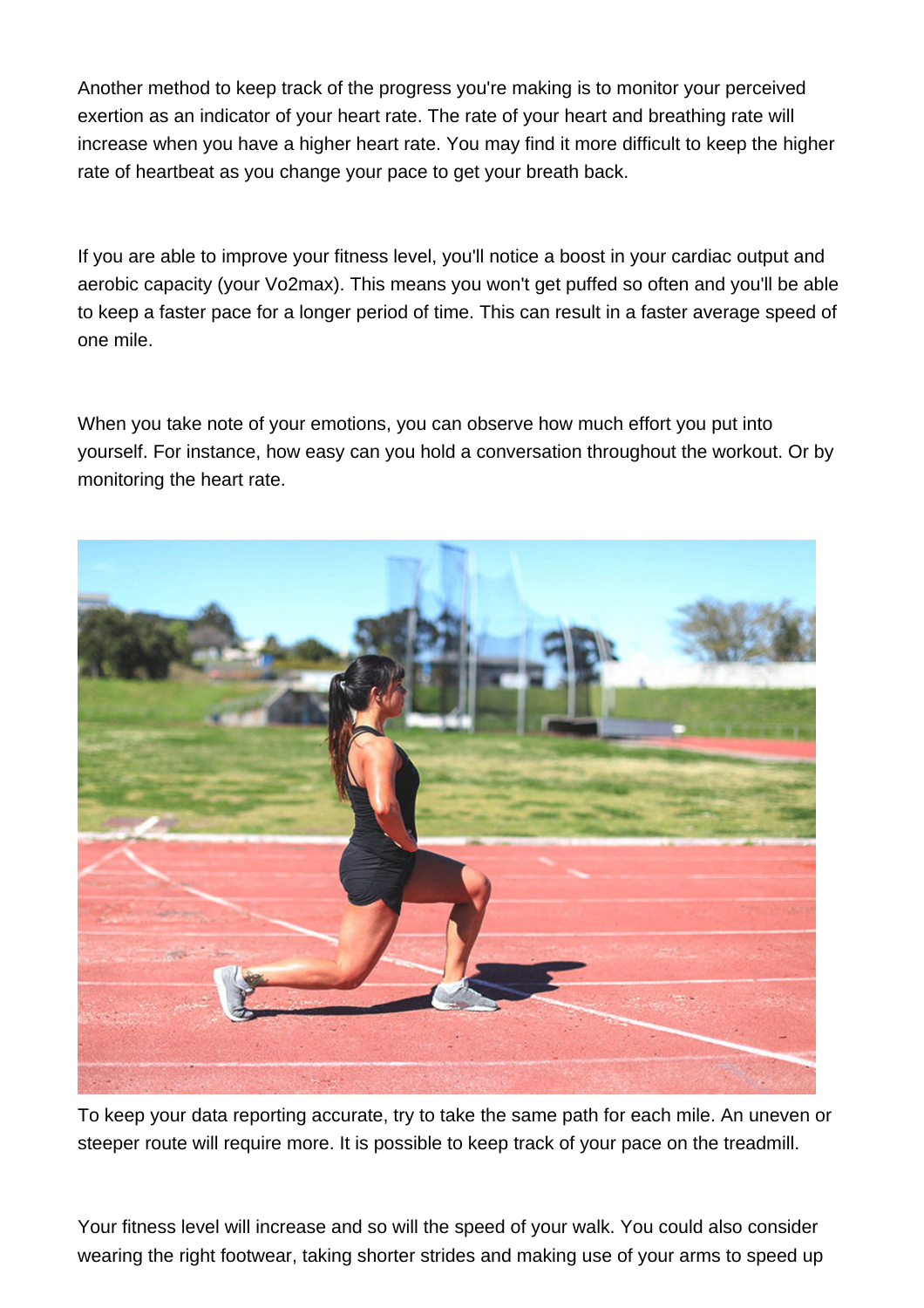your pace and working your core. These modifications will allow you to go farther.

How to set a walking Goal

There are a variety of goals you could set for yourself based on where you start. Here are some objectives to help you get started.

Beginning: Complete a mile without stopping.

Intermediate Reducing two minutes from your mile-time

Advanced: Maintain a walking rate of 4 miles per hour, or a 15-minute mile for more than one-mile.

Lifestyle changes can help too. You can make lifestyle changes like walking to the coffee shops instead of driving, making work calls while walking the block, or having a chat with friends on foot instead of eating in eating out in restaurants. The stamina and fitness will increase as you work out more.

You may opt to join a walk for charity or a speed walking group after you've achieved your goals. This could result in a half-marathon for experienced walkers.